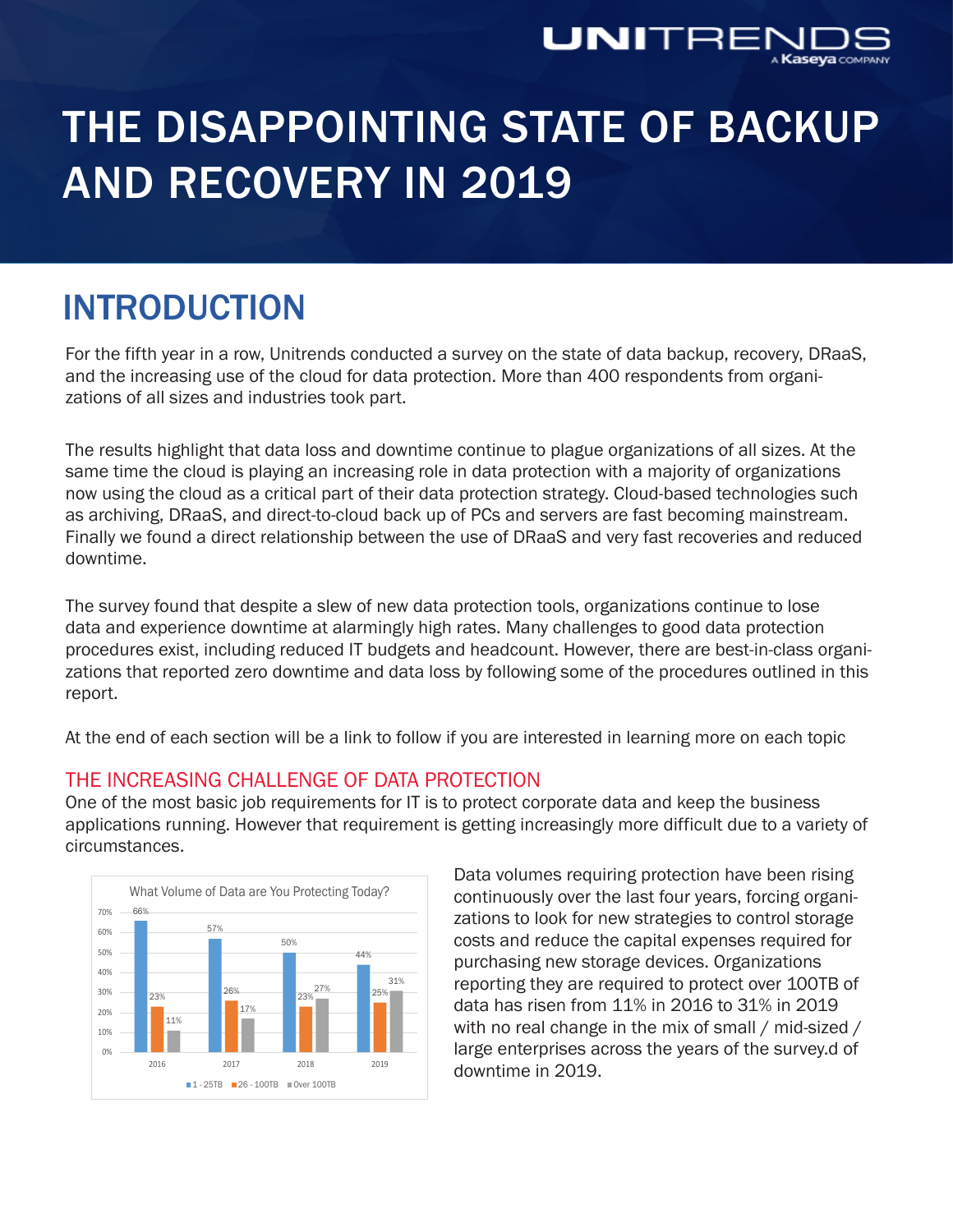"TEST, TEST, TEST. Don't assume that it works. Make sure that you **regularly** do test

## recoveries."

### Manager IT, Mid-sized US **Manufactuer**

Data volumes requiring protection have been rising continuously over the last four years, forcing organizations to look for new strategies to control storage costs and reduce the capital expenses required for purchasing new storage devices. Organizations reporting they are required to protect over 100TB of data has risen from 11% in 2016 to 31% in 2019 with no real change in the mix of small / mid-sized / large enterprises across the years of the survey.



Organizations are increasing their expectations for fast recoveries. In just one years' time 12% more organizations expect to recover downtime in less than 4 hours. This ups the requirements for IT to have the tools and procedures in place to meet these rising expectations.

Enterprise computing infrastructure is becoming much more complicated. Most corporate compute environments now include SaaS applications, cloud workloads, mobile workers, and multiple locations of enterprise data to protect. Unitrends asked survey respondents to tell us where their production data resides today (SaaS apps, on-premises, or in the cloud) and how they see that mix changing over the next year.data and application protection.

DSurvey respondents report planning to shift the location of larger percentages of their enterprise data out of on-premises data centers, the traditional focus of data protection efforts. The responses to this question should be taken as directional



guidance and not literally. Shifting these volumes of data into and out of the cloud will take many years to execute. However you see the growing importance cloud-based data and applications will play in the near future. On-premise data storage will still be primary but sizable percentages will be shifted to the cloud. Expect to see this trend well into the future as the economics and flexibility of cloud storage are very compelling.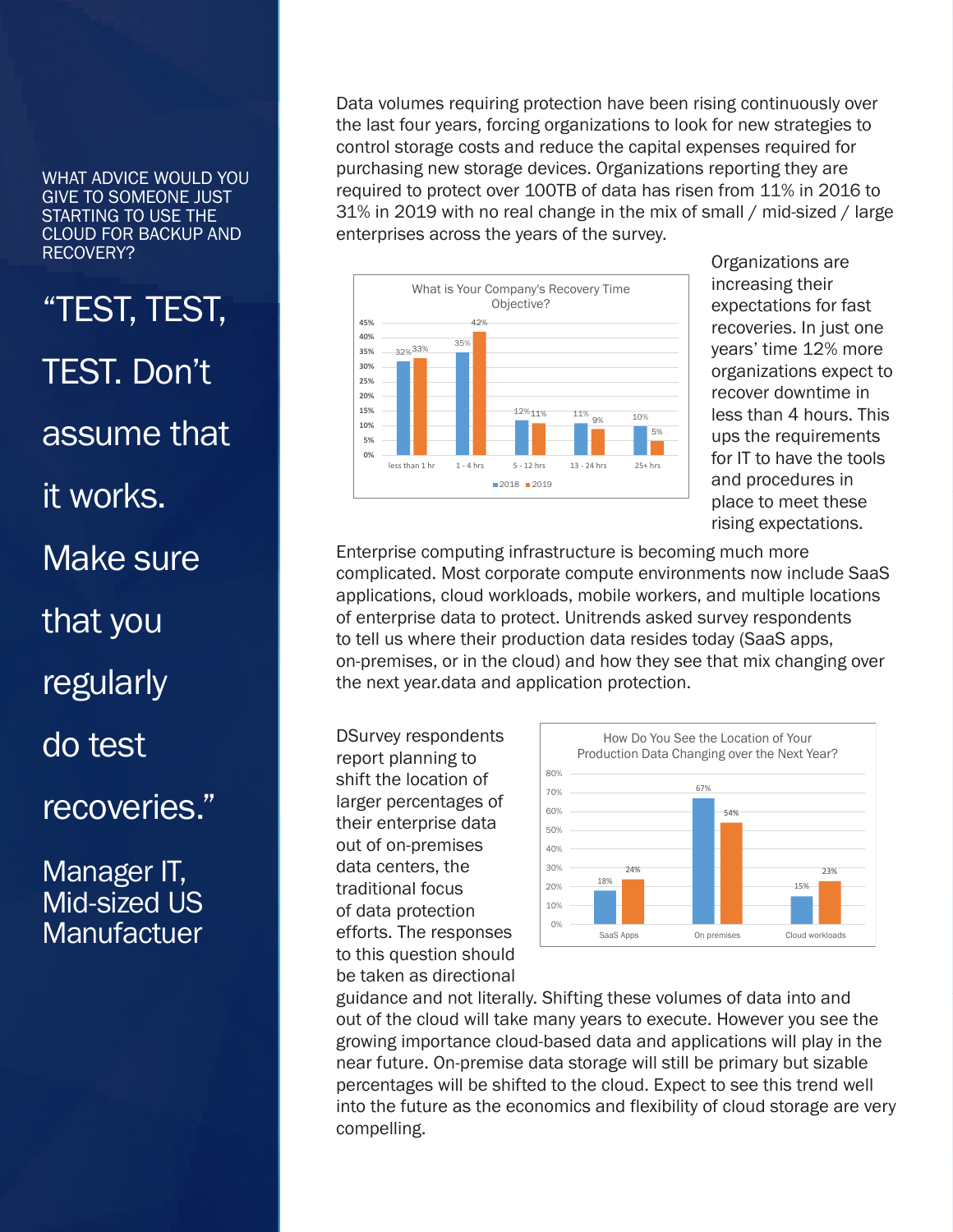"Learn about the service provider's upload and download speeds. Slow speed can kill your recovery."

IT Manager, Small **Technology Services** Company, US Southwest,

It is becoming more important to include data protection tools to protect the data in SaaS applications such as Office 365, Salesforce and Google G Suite as well as cloud workloads. To learn more about SaaS data protection read The Increasing Use of SaaS Data Backup – 2019 Survey Findings.

#### EMERGING CLOUD-BASED BACKUP AND RECOVERY TOOLS

Cloud-based data protection and storage technologies are increasing in their importance to reducing downtime and data loss. Today, 60% of responding organizations report using cloud features for data protection. This growth in usage calculates to about a 10% CAGR from 2016 to 2019. Cloud usage is similar across organizations of all sizes. The survey found 61% of small (1 – 50 employees), 58% of mid-sized (51 – 1000) and 60% of large organizations use the cloud as part of their data protection.



multiple technologies that are part of best-in-class data protection. Archiving and short term data storage in the cloud have been used for quite some time. Cloud storage is becoming more institution-

alized as using the cloud to store data backups is fast becoming the preferred location.

For more information on the use of cloud as part of your data protection strategy read the [DCIG Cloud](https://www.unitrends.com/landing/2018-data-protection-buyers-guide)  [Data Protection Buyers](https://www.unitrends.com/landing/2018-data-protection-buyers-guide)  [Guide](https://www.unitrends.com/landing/2018-data-protection-buyers-guide). Let's look more closely at these cloud use cases.

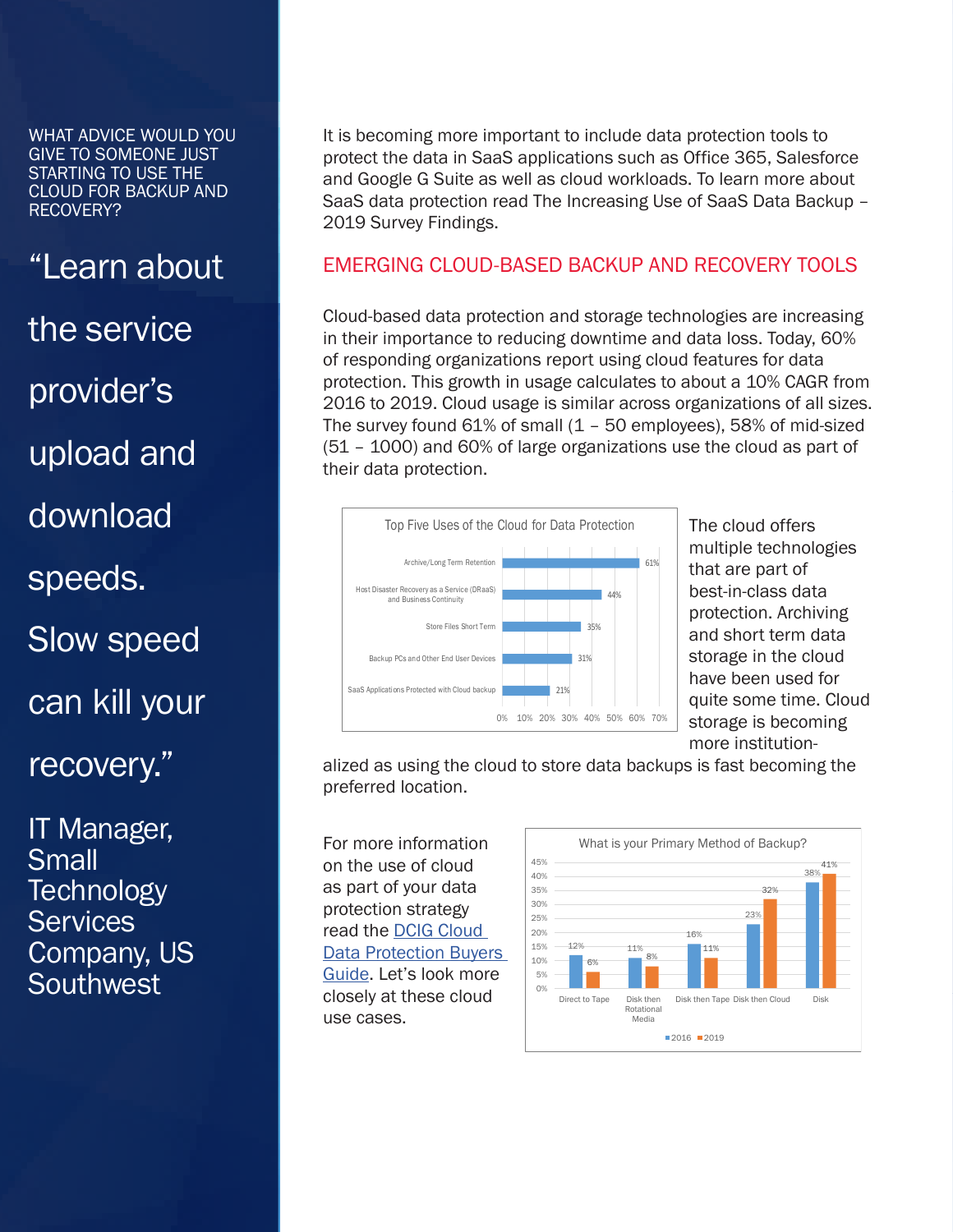"Do your research of the various offerings to find the "best fit" and "best value for money" not the cheapest one."

IT Director, Large US **Software Company** 

Cloud-based DRaaS (Disaster Recovery-as-a-Service) has evolved from a "bleeding edge" service to wide adoption. 23% of respondents plan to add the technology to their data protection portfolio in the next 12 months, and an equal number would like to add it but have no real plans to do so. This means a full 80% of respondents understand that DRaaS has value for data protection and disaster recovery.



how DRaaS works, watch the videos [Introduction to DRaaS](https://www.unitrends.com/resources/introduction-to-draas)  or [The 5 Key Benefits](https://www.unitrends.com/resources/the-5-key-benefits-of-unitrends-draas)  [of Unitrends DRaaS.](https://www.unitrends.com/resources/the-5-key-benefits-of-unitrends-draas) To read how DRaaS could save your business from extensive downtime read [An](https://www.unitrends.com/wp-content/uploads/IrmaDRaaS_B.pdf)  [Anatomy of a DRaaS](https://www.unitrends.com/wp-content/uploads/IrmaDRaaS_B.pdf)  [Event.](https://www.unitrends.com/wp-content/uploads/IrmaDRaaS_B.pdf)

The survey highlighted another new technology is emerging. Directly backing up PCs / Servers to the Cloud – WAN capacity and cloud reliability has increased enough to allow users to trust backing up their PCs and servers directly to the cloud. They are confident enough not to require backups to on-premises servers first. This tool is especially important for a highly mobile workforce that is only occasionally connected to the corporate network.

### THE EFFECTIVENESS OF CURRENT DATA PROTECTION PROGRAMS

TWe have looked at both the growing challenges of data protection and new, cloud-based backup and recovery technologies. We expect to see the adoption of the cloud for data and application protection increase as the pressure to reverse these negative trends will continue.



suffering unacceptably high rates of data loss and downtime.

Unitrends has been conducting this survey over five years and found that consistently, 30% of responding organi-

zations reported losing data as the result of an outage. This remains stubbornly high even as new data protection tools such as cloud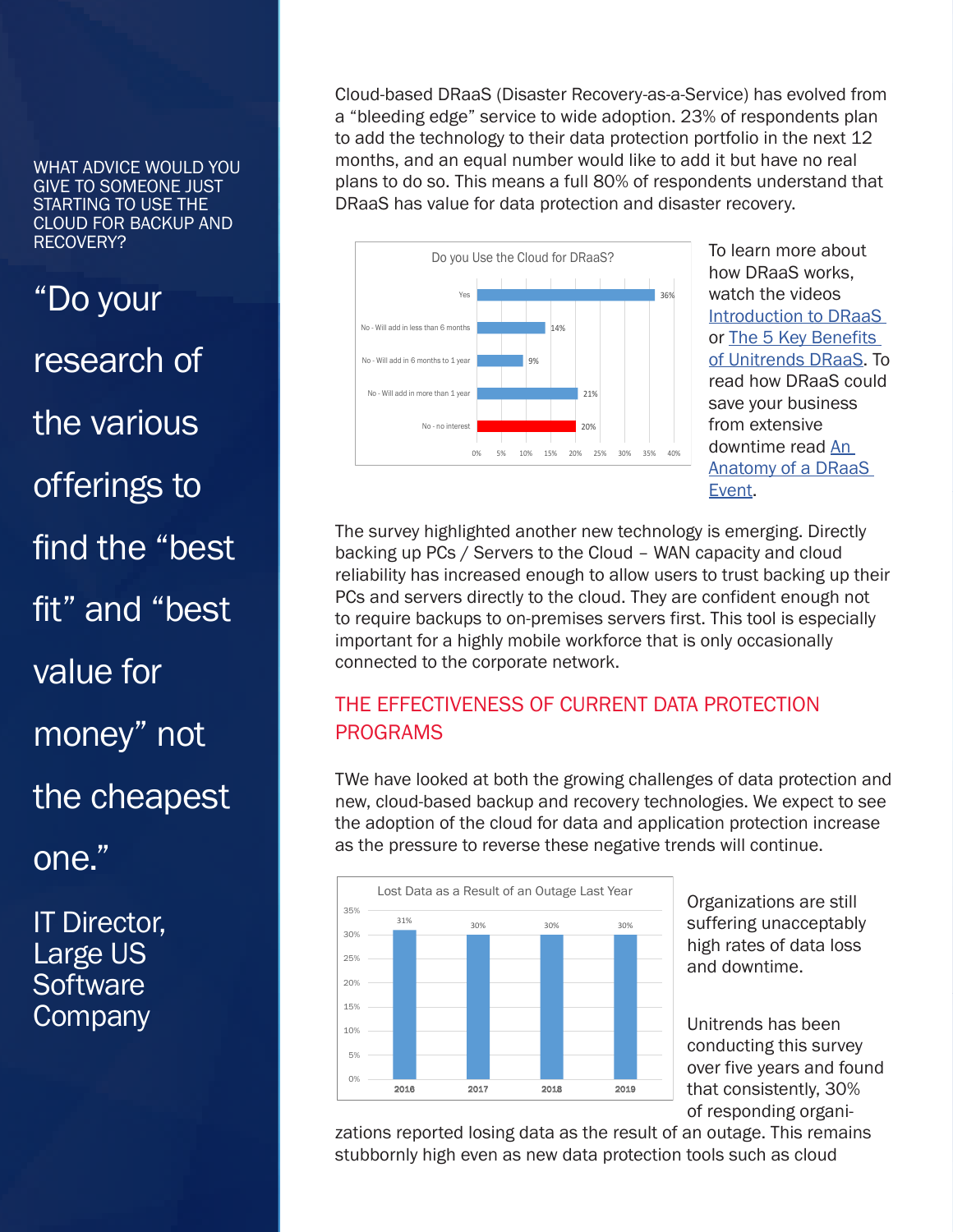"When designing your backup and recovery consider Service Level **Agreements** as these are very important." VP IT, Large

Bank, West Coast, US

storage, Disaster-Recovery-as-a-Service (DRaaS), and improved data backup appliances have emerged over the same period of time.

Additionally, over 40% of respondents reported having a period of downtime in 2019.



Despite all the new technologies, why is data loss and downtime continuing to plague enterprises? We have already discussed several challenges. However, another, more directly controllable potential contributing factor was found with

responses to a question of how often respondents tested their ability to recover.

Enterprises continue to underestimate the importance of recovery testing. The data shows there has been only a small decrease in the percentage of organizations that test their recovery capabilities once a year or less from 2016 (59%) to 2019 (55%). A majority of enterprises don't really know for sure if they can recover their applications after a downtime event as they test rarely or not at all. The little good news identified is that 12% more organizations at least test annually vs. 4 years ago.

Enterprises continue to underestimate the importance of recovery testing. The data shows there has been only a small decrease in the percentage of organizations that test their recovery capabilities



once a year or less from 2016 (59%) to 2019 (55%). A majority of enterprises don't really know for sure if they can recover their applications after a downtime event as they test rarely or not at all. The little good news identified is that 12% more organizations at least test annually vs. 4 years ago.

The need to continuously test recovery tools is critical to ensuring speedy business restoration. Testing can be difficult, time consuming,